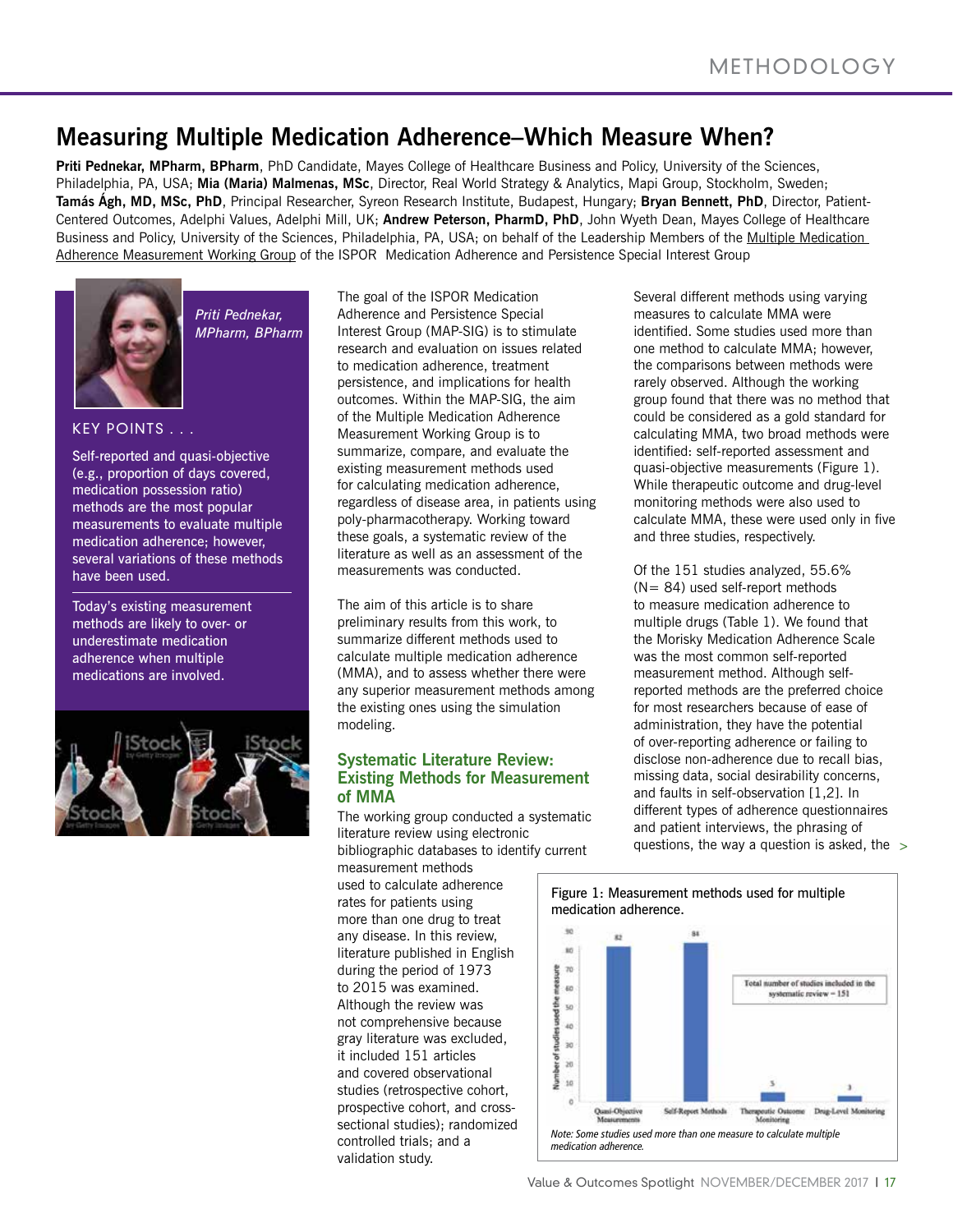| Table 1. Most commonly used measures to assess multiple |  |
|---------------------------------------------------------|--|
| medication adherence                                    |  |

| <b>Type of Measure</b>             | Name of Measure Used                                   | <b>Number of Studies</b><br>identified using<br>the Measure |
|------------------------------------|--------------------------------------------------------|-------------------------------------------------------------|
| Self-Reported<br><b>Measures</b>   | Single or Multi-item Questionnaire<br>(Including MMAS) | 72                                                          |
|                                    | Interviews (Telephone/face-to-face)                    | 9                                                           |
|                                    | Informant Rating                                       | 5                                                           |
|                                    | Other                                                  | 6                                                           |
| Quasi-Objective<br><b>Measures</b> | Proportion of Days Covered (PDC)                       | 29                                                          |
|                                    | <b>Medication Possession Ratio (MPR)</b>               | 25                                                          |
|                                    | Time to Discontinuation                                | 18                                                          |
|                                    | Persistence Rate                                       | 14                                                          |
|                                    | <b>Medication Gaps</b>                                 | 6                                                           |
|                                    | Other                                                  | 20                                                          |

*Note: Some studies used more than one measure to calculate multiple medication adherence.*

Table 2: Illustration of different measures used to calculate multiple medication adherence



mode of communication (face-to-face, paper and pen, or telephone interview), the skills of the interviewer, and the aptitude of the respondent to understand the question and willingness to provide information can influence the accuracy of responses [3]. These differences play an important role and further question the validity of self-report methods used to estimate MMA.

In this systematic review,  $54.3\%$  (N= 82) of the studies identified several quasi-objective measures deriving MMA using prescription refill data, pharmacy claims data, medical records, administrative claims data, pill counting, and electronic adherence monitoring

18 | NOVEMBER/DECEMBER 2017 Value & Outcomes Spotlight

data (Table 1). Few studies used multiple quasi-objective measures. The working group found that where these quasi-objective methods were employed to measure MMA, Proportion of Days Covered (PDC) followed by Medication Possession Ratio (MPR) was most widely used by included studies. Both PDC and MPR are generally reported as percentage of the time when a patient has medication available [4,5]. However, MPR as commonly calculated has been reported to overestimate adherence by considering overlapping days of supply even for mono-pharmacotherapy [6]. Even though PDC includes an adjustment for overlapping days' supply of medication, it ignores the situations of early filling of prescriptions and stockpiling  $[6,7]$ . The review found that few studies  $(n=6)$ included "medication gaps" as a MMA measurement which derives the mean number of days for which medication was not available over the time (Table 1).

Our systematic review also revealed that while calculating MMA, measurements used for single treatment were implemented, however these studies reported including corrections to consider multiple treatments. For example, while deriving MPR or PDC for multiple treatments, following types of adherence measurement methods were observed:

- MPR/PDC was calculated for each treatment and then averaged to calculate mean MPR/PDC for polytherapy (Method I)
- MPR/PDC was calculated for any of the medications available (Method II)
- MPR/PDC for all medications (Method III) was calculated using only days when all the prescribed medications were available
- Multiple discretized MPR/PDC was calculated using a dichotomized adherence rate (≥80% yes/no) (Method IV) where all treatments needed to have an adherence above ≥80% to be adherent
- "Daily Polypharmacy Possession Ratio" (Method V) which summarizes the proportion of medications available for each day in the observation period.

Table 2 illustrates how MMA was derived using these five measurement methods based on the scenario. It was also observed that the last refill was either included or excluded while calculating MMA using the five measurement methods. Different measurement methods resulted in different values for adherence; however, it was difficult to identify which measurement method gave the correct estimate. Hence, we decided to run simulations that would help to recommend the best measurement method to calculate MMA.

### **Simulation for MMA**

We carried out a simulation including data on 1000 patients to examine which measurement method was more exact. Using a random effect for subject and fixed effect for treatment, all patients were prescribed two treatments (A and B) throughout a 365-day period. Each dose was given for 30 days, although it was unknown whether a refill after 365 days existed or not. The first prescription started on the first day and a new prescription was refilled as soon as the previous prescription ran out and not before. Based on the simulated observable data, five measurement methods (Methods I, II, III, IV, and V) were derived. For each measure, metrics were calculated considering both approaches, one that included the final prescription and another that excluded the final prescription. Patients were classified as "adherent" if adherence value was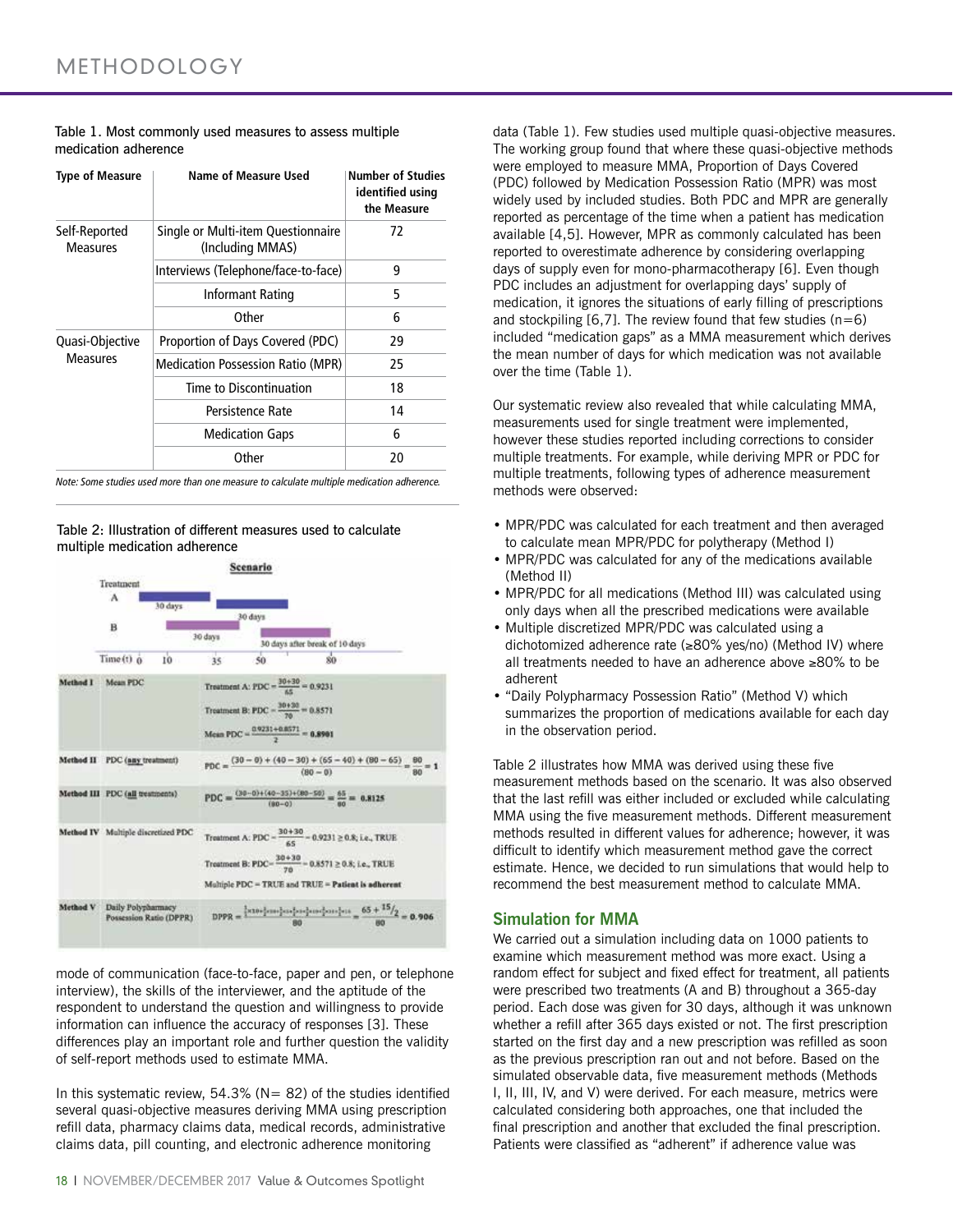| Method of MMA<br>measurement | Metric<br>'True' adherence   |  |                             | Mean                     | Standard<br>deviation | Proportion of<br>adherent patients |
|------------------------------|------------------------------|--|-----------------------------|--------------------------|-----------------------|------------------------------------|
|                              |                              |  |                             | 0.707                    | 0.108                 | 0.217                              |
| Method I                     | Mean MPR/PDC                 |  | Included last refill        | 0.847                    | 0.062                 | 0.792                              |
|                              |                              |  | Excluded last refill        | 0.840                    | 0.065                 | 0.754                              |
| Method II                    | MPR/PDC (any treatment)      |  | Included last refill        | 0.971                    | 0.028                 | 0.998                              |
|                              |                              |  | Excluded last refill        | 0.969                    | 0.029                 | 0.998                              |
| Method III                   | MPR/PDC (all treatments)     |  | Included last refill        | 0.722                    | 0.103                 | 0.243                              |
|                              |                              |  | <b>Excluded last refill</b> | 0.718                    | 0.104                 | 0.244                              |
| Method IV*                   | Multiple Discretized MPR/PDC |  | Included last refill        | $\overline{\phantom{a}}$ |                       | 0.562                              |
|                              |                              |  | Excluded last refill        | ä,                       |                       | 0.488                              |
| Method V                     | <b>DPPR</b>                  |  | Included last refill        | 0.847                    | 0.062                 | 0.792                              |
|                              |                              |  | Excluded last refill        | 0.844                    | 0.064                 | 0.766                              |

Table 3. Comparison of different measures used to calculate multiple medication adherence based on the simulation modeling

*\*Because Method IV is a dichotomized variable, adherence ≥80% yes/no, mean and SD can't be calculated and as such it was derived using the data in the simulation.*



*Note: A graph for Method IV is not shown in the figure due to the nature of the variable (dichotomized adherence ≥80% yes/no).* 

greater than or equal to 0.8. The different measurements were compared to the "true" adherence value (a pre-defined value in the model). The model had several limitations such as it used a uniform prescription length, included only two treatments and both treatments were prescribed throughout the interval. In addition, the model did not include any grace periods or early refills; consequently, PDC and MPR were equivalent.

The results of the simulation showed that the mean "true" adherence being 0.707 with 22% of patients adherent (Table 3).

Note that for Method IV the value had to be derived using the simulated date due to it being a dichotomized variable. Method III, which calculated MPR/PDC when all medications were on hand, resulted in being closest to the true mean adherence value (0.718 when last refill was excluded and 0.722 when last refill was included) when compared to mean "true" adherence value (0.707). Method III classified 24% patients as adherent, being closest to true estimate of proportion of adherent patients. However, Method II, which calculated MPR/PDC when any treatment was available, resulted in the highest estimates (0.97) and as a result, 99.8% of the patients were adherent. Method IV provided an intermediate

estimate for MMA between two extremes, still higher than values compared to true adherence.

Figure 2 depicts the extent to which each measurement method of adherence estimated true values. Method I, mean MPR/PDC, was found to overestimate MMA as the observed values lie above the line of equity (Figure 2a). This occurs when a patient is more adherent to one treatment over another and hence averaging introduces an estimation bias where the observed value appears higher than the true value. Method II further overestimates MMA (Figure 2b) as this method considers patients as adherent even if they only took one of their prescribed medications. Method II was also not sensitive to discontinuation of medications or using more than one medication. In contrast, values for Method III, which requires a patient to take all medications as prescribed. were observed to coincide with the line of equality (Figure 2c). The analyses concluded that Method III did not introduce an estimation bias and as such, more accurately estimated adherence for multiple medications. Furthermore, the Method III measure was a more accurate estimate when not including the last refill (shown by a red dotted line in Figure 2c, being closer to the line of equality). Method V, DPPR, was closer to the line of equality compared to Method I and II although still overestimating adherence (Figure 2d). These results were similar to those depicted in table 3. Based on the results of the simulation, Method III (MPR/PDC for all medications) seems to be the most accurate qualitative measurement for MMA.

> The sensitivity (percentage of adherent patients correctly identified as adherent) for all methods of MMA including both scenarios (including/excluding last refill) ranged from 97% to 100% with Method III having the lowest percentage. For specificity (percentage of non-adherent patients correctly identified as non-adherent), including last refill the percentage ranging from 0 to 96 with Method II at 0% and Method III at 96%. The same pattern was seen, with Method III being closest to the true value, when excluding the last refill (Table 4).